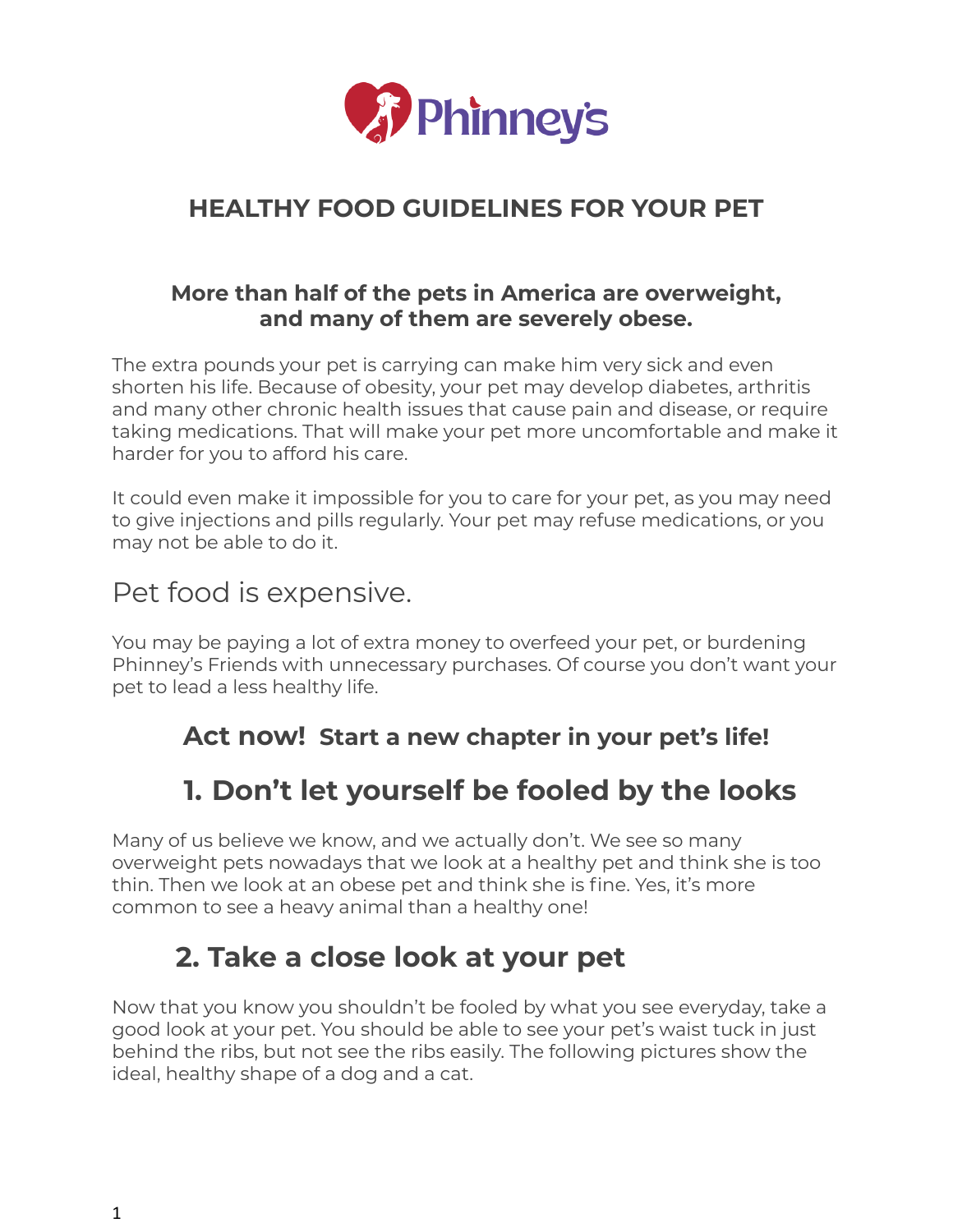

**Ideal, healthy shape:**



And here is how they look when they are **overweight**:



And here are a dog and a cat who are **too thin**:



# **3. Gently feel the side of your pet's body**

When you touch your pet, the ribs shouldn't show a lot, but you should be able to feel them easily. That's a normal, healthy weight. If you can't feel the ribs easily, your pet is too heavy.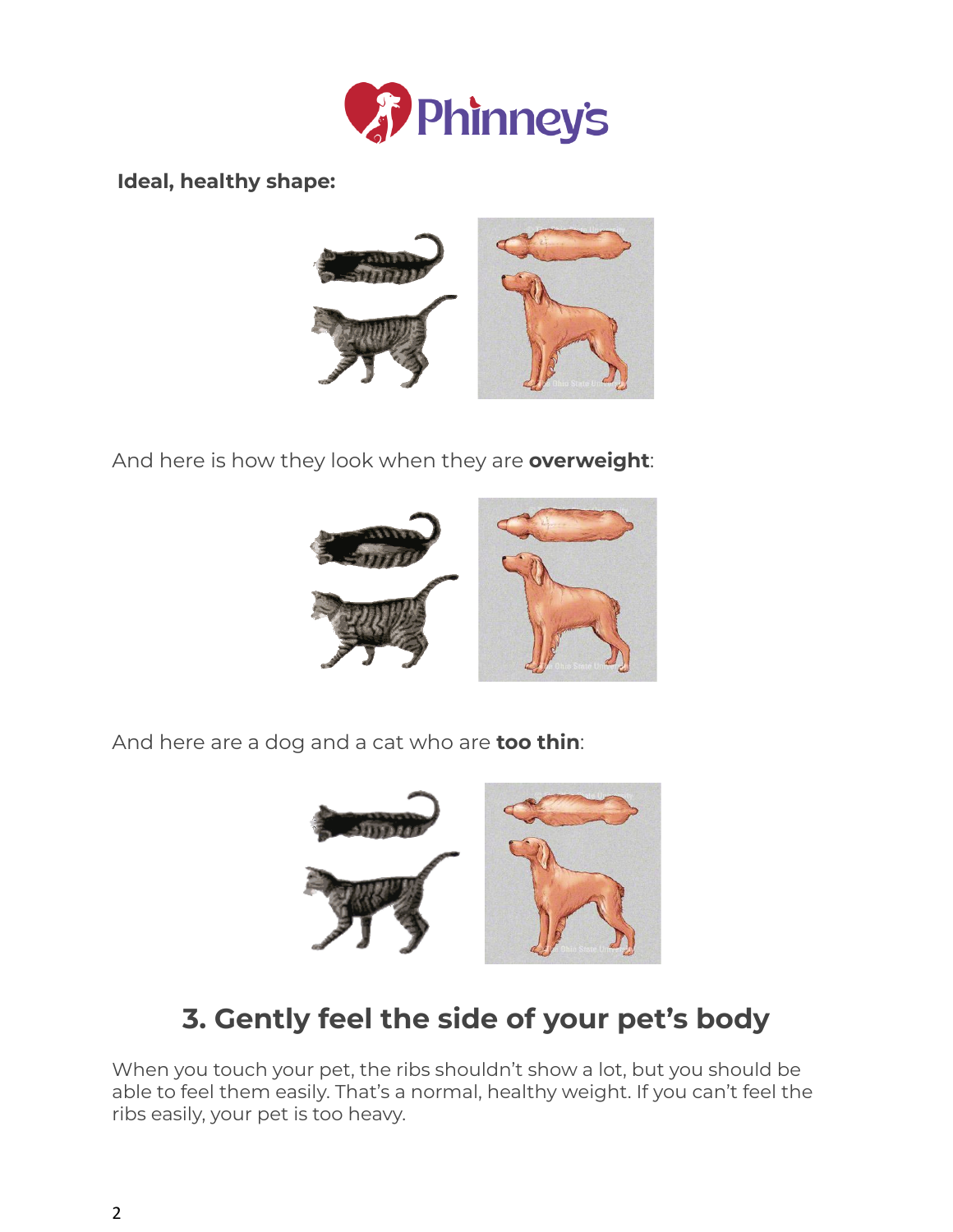

### **4. Check the amount you are feeding**

Get the bags and cans of food you are feeding your pet and take a look at the feeding chart. Compare it to your pet's weight.

Don't know your pet's weight? Call your vet clinic and find out. They always weigh your pet unless you get a house call visit.

The following charts show the recommended amount of calories to feed your pet, and the caloric content in cups or cans of common dog and cat foods.

|                                                  |                                                       | <b>Weight in pounds</b> |     |     |      |      |      |      |      |      |      |      |      |
|--------------------------------------------------|-------------------------------------------------------|-------------------------|-----|-----|------|------|------|------|------|------|------|------|------|
| <b>DOGS</b>                                      |                                                       | 5                       | 10  | 15  | 20   | 30   | 40   | 50   | 60   | 70   | 80   | 90   | 100  |
| <b>Recommended</b><br>calories (kcal)<br>per day | Overweight                                            | 140                     | 240 | 320 | 400  | 550  | 680  | 800  | 920  | 1030 | 1140 | 1250 | 1350 |
|                                                  | <b>Inactive</b><br>(short walk<br>daily only)         | 170                     | 280 | 380 | 480  | 650  | 800  | 950  | 1100 | 1220 | 1350 | 1480 | 1600 |
|                                                  | <b>Active</b><br>(2 or more<br>long walks<br>per day) | 190                     | 330 | 440 | 550  | 750  | 920  | 1100 | 1250 | 1400 | 1560 | 1700 | 1840 |
|                                                  | Puppy <4<br>months                                    | 390                     | 650 | 890 | 1100 | 1500 | 1840 | 2200 | 2500 | 2800 | 3100 | 3400 | 3680 |
|                                                  | Puppy 4 to 6<br>months                                | 260                     | 440 | 590 | 730  | 1000 | 1230 | 1460 | 1670 | 1880 | 2070 | 2260 | 2450 |

| <b>CATS</b>         |                           |     | <b>Weight in pounds</b> |     |     |     |     |     |  |  |
|---------------------|---------------------------|-----|-------------------------|-----|-----|-----|-----|-----|--|--|
|                     |                           |     | 5                       | 10  | 12  | 15  | 17  | 20  |  |  |
| <b>Recommended</b>  | Overweight                | n/a | n/a                     | n/a | 250 | 300 | 330 | 370 |  |  |
| calories (kcal) per | <b>Inactive Sedentary</b> | 90  | 180                     | 300 | 350 | 420 | 460 | 520 |  |  |
| day                 | <b>Active Playful</b>     | 110 | 210                     | 350 | 400 | 480 | 530 | 600 |  |  |
|                     | <b>Kitten</b>             | 160 | 330                     | n/a | n/a | n/a | n/a | n/a |  |  |

**Note: only large breed cats are healthy at higher weights, of 15 to 20 lbs.**